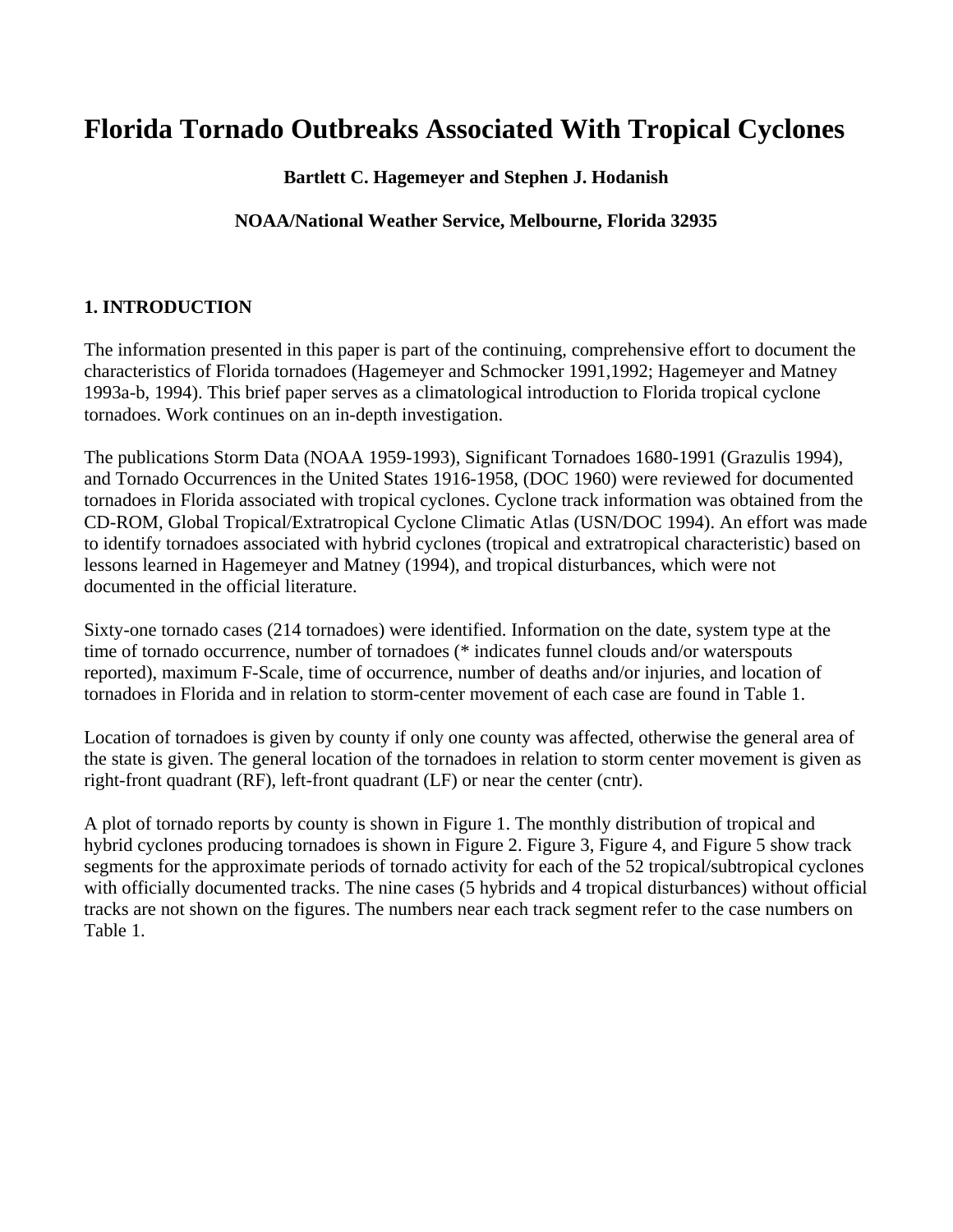



Figure 2.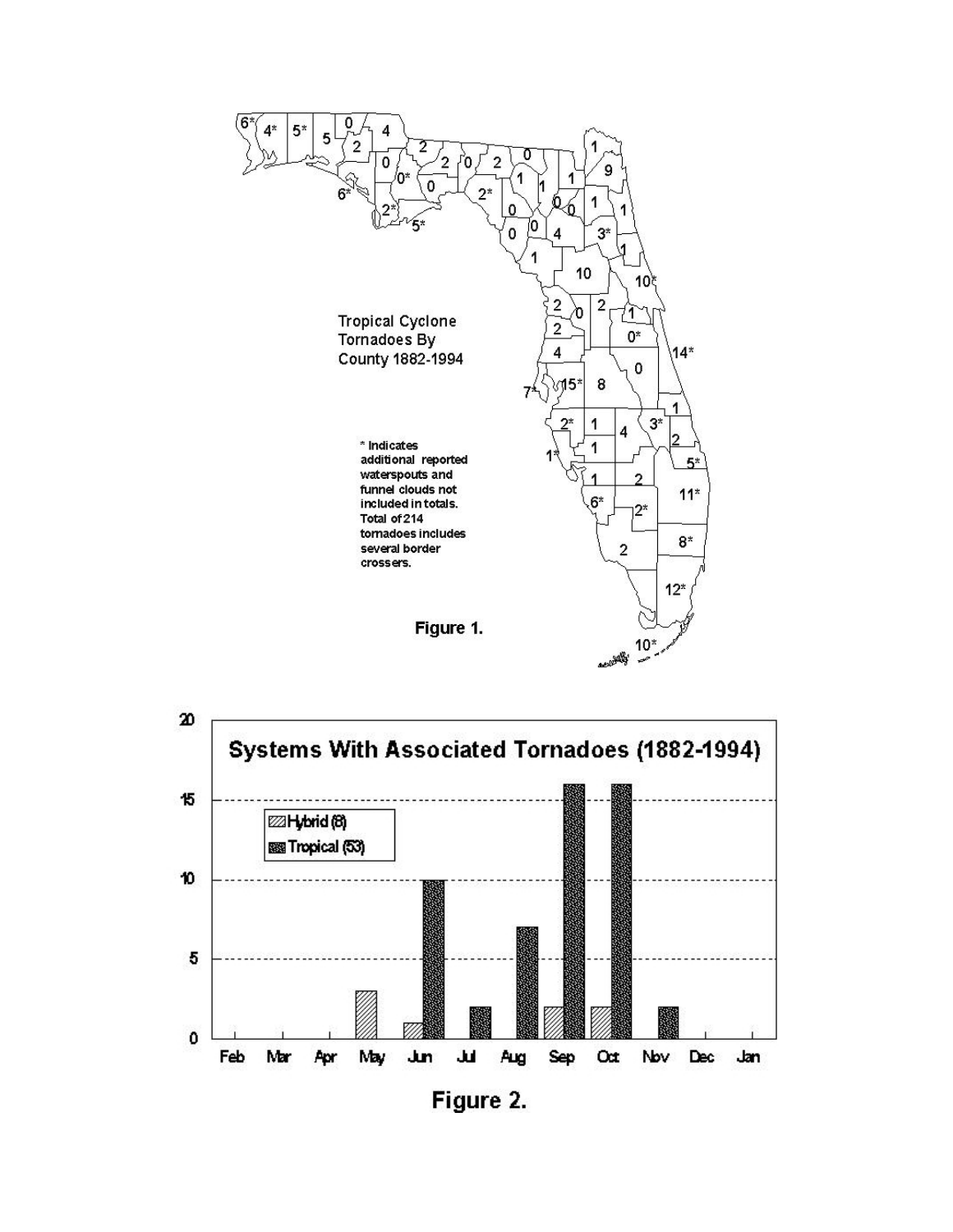

**Figure 3. Tropical Cyclone Track Segments with Tornadoes 1882 – 1948.** 



**Figure 4. Tropical Cyclone Track Segments with Tornadoes 1950 – 1966.**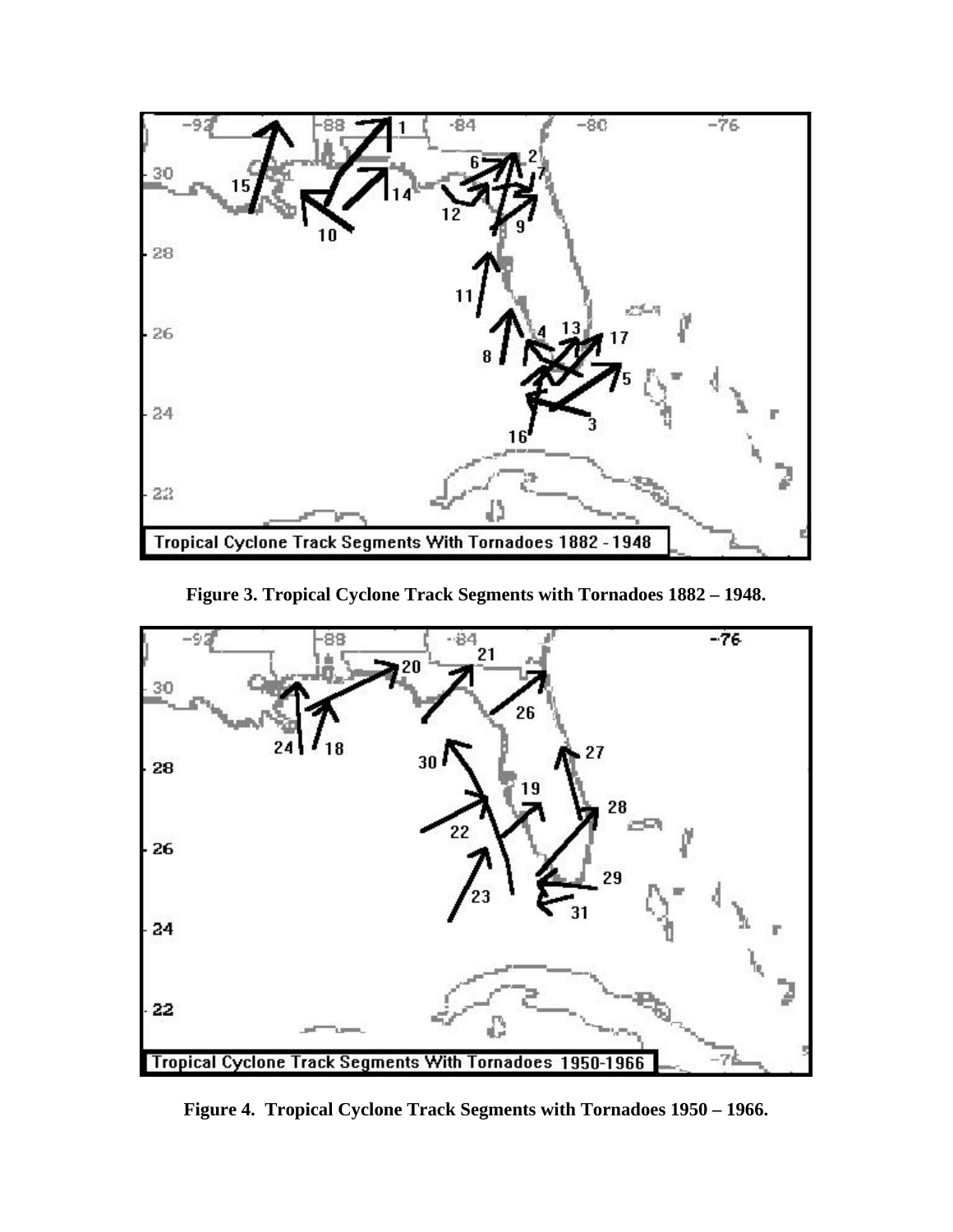

**Figure 5. Tropical Cyclone Track Segments with Tornadoes 1968 – 1994.** 

A plot of the number of tropical/hybrid cyclone tornadoes per tornado day with power regression curve overlaid is shown as Figure 6. It can be seen that most of the days (34 out of 61) consist of only 1 or 2 tornadoes. The definition of a Florida tornado outbreak was found by Hagemeyer and Matney (1994) to be at least 4 tornadoes in 4 hours or less. Their data was dominated by extratropical cases. For the subcategory of tropical cyclone tornado outbreaks, a definition of more than 4 tornadoes associated with the system, without regard for time, seems reasonable. Based on this criterion, 14 of the 61 cases could be considered tornado outbreaks (indicated by a "star" in column 2 of Table 1). Maps of the track segments during tropical and hybrid cyclone tornado outbreaks are shown on Figure 7.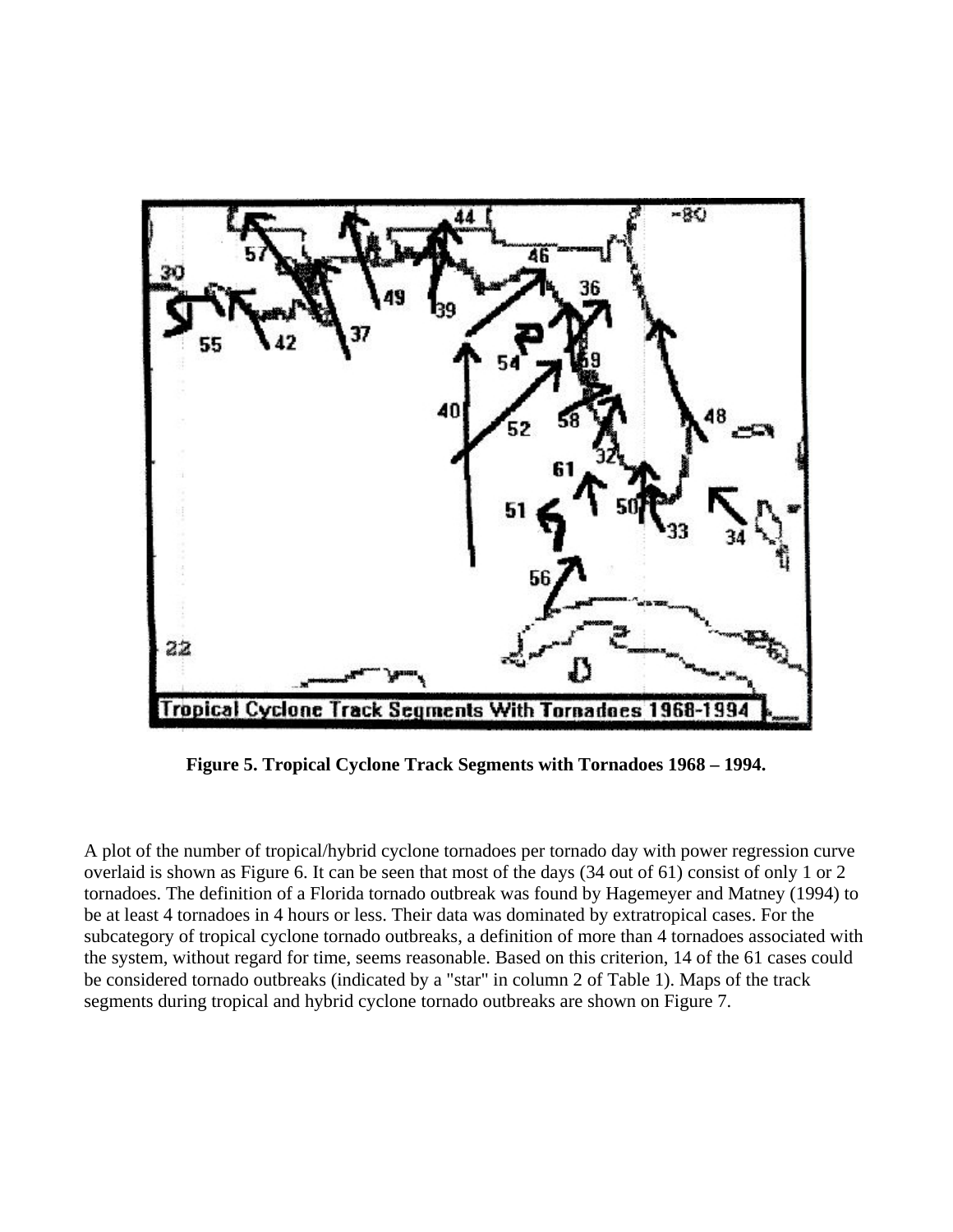

**Figure 6. Florida Tropical/Hybrid Tornadoes Per Torando Day 1882 – 1994.** 



**Figure 7. Tornado Outbreak Cyclone Track Segments**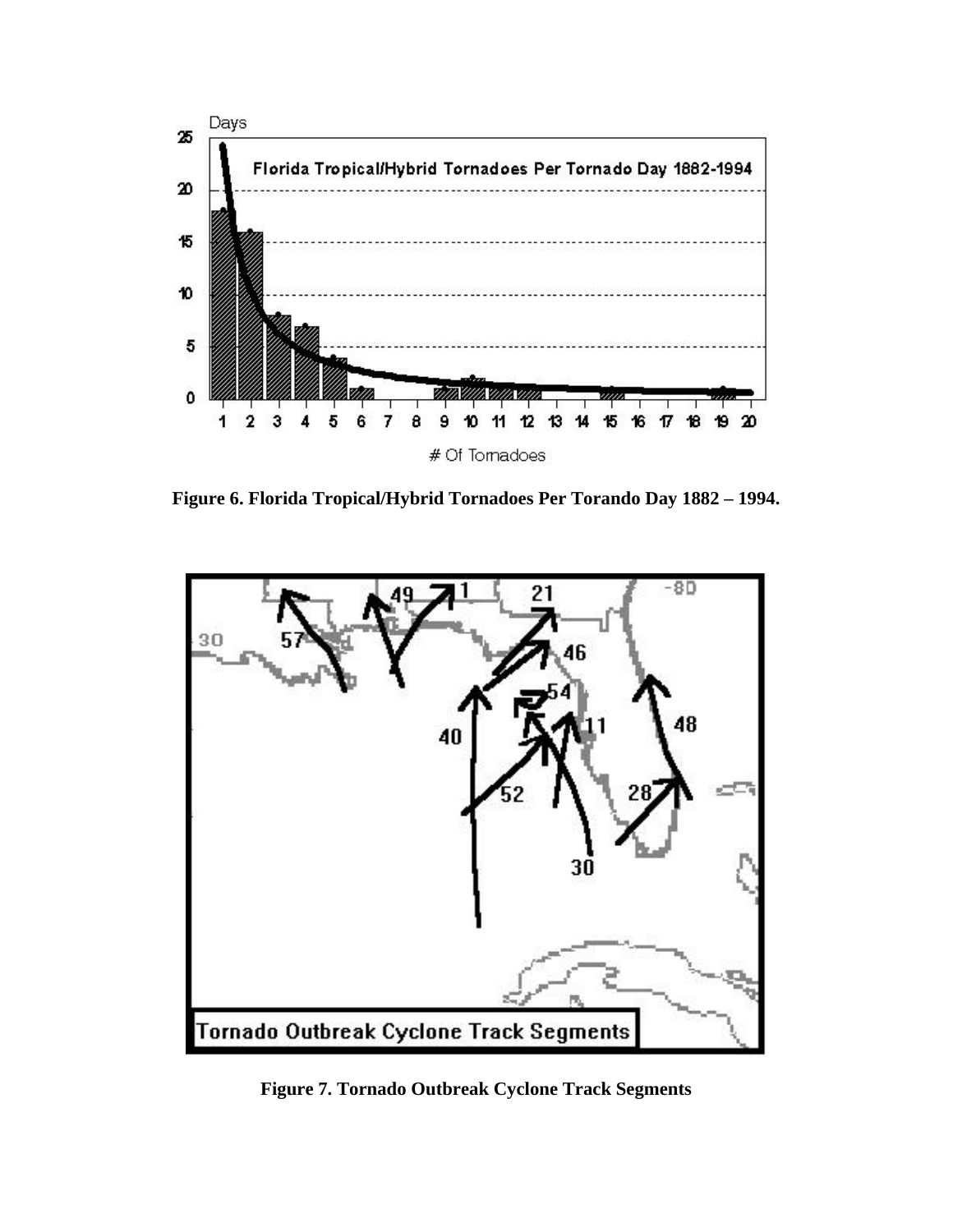### **2. DISCUSSION**

Between 1882 and 1994 only about 14% of all tropical cyclones that could have affected Florida, had reported tornadoes. Factors such as population density and reporting practices affect completeness and accuracy of the tornado database in this study, however, some useful general conclusions can be drawn.

Tornadoes were associated with 31 hurricanes, 13 tropical storms, 5 tropical depressions, 3 subtropical storms, 4 tropical disturbances, and 5 hybrid systems. The 14 tornado outbreaks were associated with eight hurricanes, 2 tropical storms, 2 subtropical storms, and two hybrids. Ten killer tornado events have been recorded, 5 through 1972, and 5 since 1979. All five since 1979, including Tropical Storm Gordon, had hybrid characteristics. This may be due to greater awareness and documentation of hybrid systems since the late 60's and below average tropical activity near Florida in the 80's, but it appears hybrid system tornadoes may be a more significant threat than purely tropical system tornadoes. Fatalities in the two deadliest outbreaks resulted from tornadoes hitting poorly constructed tenant homes (9/9/1882) and older mobile home parks (6/18/72). A strong F3 tornado with the hybrid system of 10/3/92 destroyed well-built concrete block and wood homes, killing one, but three other deaths were in mobile homes from lesser tornadoes.

The tornadoes in most of cases (53 of 61) occurred in the right-front quadrant with respect to system movement. This is consistent with previous research. Eighty-seven percent (53/61) of the systems approached Florida from the Gulf of Mexico. Outbreak storm tracks (Fig. 7) have a strong northerly component (except Elena, #54, which was looping), and only David (#48) struck the Atlantic coast. More than half of the systems produced tornadoes at/after landfall, but it is not uncommon for systems to produce tornadoes far from their centers. In 25 cases tornadoes occurred on the outer fringes of systems.

The fact that only 8 tornado events were reported near the centers of cyclones is probably due to the various complications that hinder the ability to separate distinct tornado damage from general wind damage in and near the radius of maximum winds after a storm. These 8 cases were also associated with relatively weak tropical systems without widespread general wind damage to mask tornado effects. The data is naturally biased toward tornadoes reported outside the radius of strong system winds, but this is not a problem. The essence of the tropical cyclone tornado challenge is predicting the occurrence of tornadoes outside the area where people are prepared for the maximum winds from a strong storm, and predicting tornadoes from weaker systems where tornadoes may pose the greater threat. Detailed analysis of the meteorological data for these 61 systems must be completed before further insights into the problem can be made.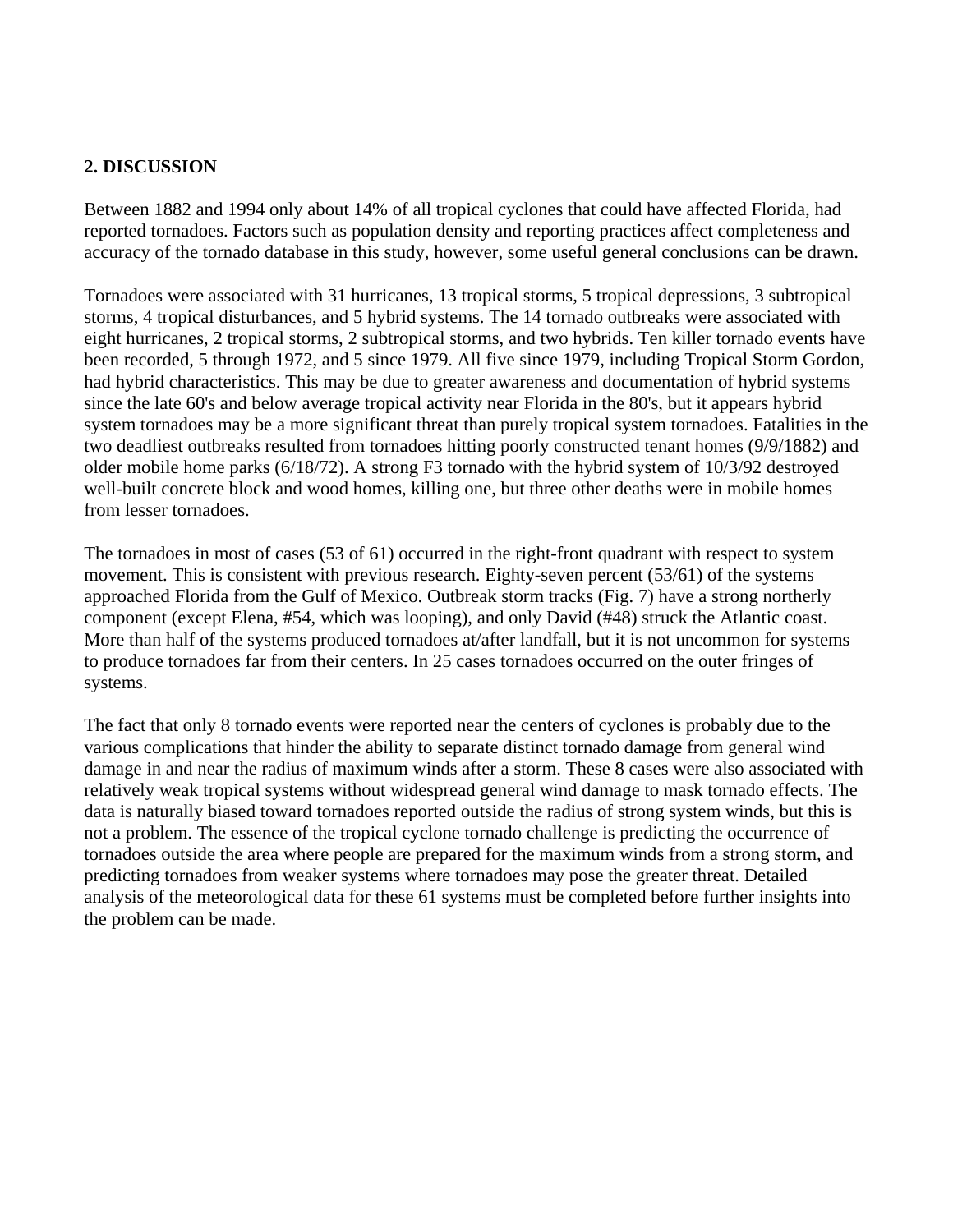TABLE 1

| #               | DATE              | SYSTEM TYPE          | #TCR                    | r#             |                           | DEATH/     | LOCATION/STN CTR              |
|-----------------|-------------------|----------------------|-------------------------|----------------|---------------------------|------------|-------------------------------|
| ı               | $9/9/1382*$       | HURRICANE            | $5+$                    | 2              | EVE-AM 1CTH               | 6/17       | N CENTRAL/RF                  |
| $\overline{2}$  | 10/1/85           | HURRICANE            | 1                       | $\overline{2}$ | 2355                      | 0/8        | ALACHUA/RF                    |
| $\overline{3}$  | 9/10/1919         | HURRICANE            | 1                       | $\overline{2}$ | 0112                      | 0/6        | DADE/RF                       |
| 4               | 9/28/29           | HURRICANE            | 4                       | 2              | AFT-EVE                   | $0/16+$    | SOUTH/RF                      |
| 5               | 10/4/33           | INDREICANE           | 3                       | $\overline{2}$ | EVE-AM 5TH                | 0/3        | SOUTHEAST/LF                  |
| Б               | 9/20/37           | T. STORM             | I                       | $\overline{2}$ | 2100                      | 0/0        | ST.JOHNS/ RF                  |
| 7               | 10/20/41          | T. STORM             | $\overline{2}$          | $\overline{2}$ | <b>AFTERNOON</b>          | 1/1        | N CENTRAL/ RF                 |
| 8               | 10/18/44          | <b>HURRICANE</b>     | T                       | T              | <b>AFTERNOON</b>          | 0/0        | W CENTRAL/ RF                 |
| 9               | 6/24/45           | HURETCANE            | T                       | ī              | AM                        | 0/0        | BREVARD/ RF                   |
| 10              | 9/19/47           | <b>HUREICANE</b>     | ı                       | 3              | 0030                      | 2/100      | FRANKLIN/ RF                  |
| 11              | $9/22/47*$        | T. STORM             | 11                      | $\overline{2}$ | EVE-EVE23RD               | 0/1        | $WC-NE/RF$                    |
| 12              | 10/7/47           | T.DEP.               | T                       | 2              | 1915                      | 0/10       | <b>DUVAL/RF</b>               |
| 13              | 10/11/47          | HURRICANE            | ī                       | $\overline{2}$ | 2300                      | 0/0        | DADE/ RF                      |
| 14              | 7/9/48            | <b>T. STORM</b>      | 1                       | $\overline{2}$ | 0400                      | 0/2        | WASHINGTON/CNTR               |
| 15              | 3/4/43            | <b>MURRICANS</b>     | $\overline{2}$          | 2              | LATE EVE                  | 2/12       | <b>TANIANDLE/RF</b>           |
| 15              | $9/2$ $-$ / 48    | HURRICANE            | ī                       | $\overline{2}$ | 1000                      | 0/0        | DADE/RF                       |
| 17              | 10/5/48           | HURRICANE            | $\overline{3+}$         | 2              | AFTERNOON                 | 0/27       | SOUTHEAST/CNTR                |
| 18              | 8/30/50           | H. BAKER             | 2                       | 2              | AFT-AM31ST                | 0/0        | PANHANDLE/ RF                 |
| 19              | 10/9/53           | <b>T.S. EAZEL</b>    | ī                       | $\overline{1}$ | 0900                      | 0/0        | LEE/ RF                       |
| 2 <sub>0</sub>  | 9/24/56           | H. FLOSSY            | 3                       | 2              | <b>AM-EVE</b>             | 0/0        | NW FLORIDA/ RF                |
| $\overline{21}$ | $6/8/57*$         | <b>T. STORM</b>      | 6                       | 2              | <b>EVENING</b>            | 0/0        | NC-NORTH/ 3P<br>SOUTHEAST/ RF |
| 22              | 6/17/59           | T.DEP.               | *2                      | 2              | <b>EVENING</b><br>1530    | 0/77       | MARTIN/ RF                    |
| $\overline{23}$ | 10/17/59          | I.S.JUDITH           | T                       | 0              |                           | 0/0        |                               |
| 24              | 9/15/50           | H. ETHEL             | $*4$<br>$+1$            | 2              | MORNING                   | 0/0<br>0/0 | BAY/ RF<br>N & NE/RF          |
| 25              | 5/2/64            | <b>HYBRID</b>        | $*3$                    | ī              | AFTERNOON                 |            | $WC-NE / RF$                  |
| 26              | 6/6/64            | T.DEP.               |                         | 2              | <b>AFTERNOON</b>          | 0/5<br>0/1 | E COAST/RF                    |
| 27              | 8/27/54           | H. CLEO              | $9 +$                   | ī<br>2         | <b>EVENING</b><br>AFT-FVE | 0/48       | $SE-EC/CNTR$ - RF             |
| 28              | $10/14/64*$       | <b>ISBEL</b><br>H.   | $\overline{2}$          | 2              |                           | 0/0        | KEYS/CNTR                     |
| 29              | 9/3/65            | H. BETSY             | $*4 +$                  | I              | AFTERNOON<br>AFT-AM 9TH   | 0/0        | E. COAST/ RF                  |
| 30              | $6/3/65*$         | H. ALMA              | 2                       | ī              | <b>EVENING</b>            | 0/0        | FUTNAM/ RF                    |
| 31              | 10/4/56           | H. INEZ<br>I.E. ABBY | $\overline{3}$          | I              | AM-AM 5TH                 | 0/0        | BREVARD/RF                    |
| 32<br>33        | 6/4/68<br>6/17/58 | (BRENDA)<br>TD       | $*1$                    | ō              | AM-APT                    | 0/5        | KEYS-SE/ RF                   |
| 34              | 8/9/68            | ID (DOLLY)           | $+1$                    | ī              | <b>APTERNOON</b>          | 0/0        | $SW-W/LF$                     |
| 35              | 8/29/58           | T.DIST               | $\overline{2}$          | T              | <b>MORNING</b>            | 0/0        | VOLUSIA/RF                    |
| 36              | 10/17/68          | II. GLADYC           | $*2$                    | 2              | 1М-ЭК 18ТН                | 0/5        | W CENTRAL/RF                  |
| 37              | 8/17/69           | H. CAMILLE           | $*2$                    | ı              | <b>AFT-EVE</b>            | 0/0        | FANHANDLE/ RF                 |
| 38              | 9/20/69           | HYBRID               | 2                       | τ              | <b>RVENTNG</b>            | 0/3        | PANHANDLE/RF                  |
| 39              | 10/1/69           | SUB TROP             | $^{\ast}$ 1             | Ι              | <b>MORNING</b>            | 0/5        | FRANKLIN/RF                   |
| 40              | $6/18/72*$        | H. AGNES             | $+15+$                  | 3              | AM-AM19TH                 | 7/119      | EEYS-EC/RF                    |
| 41              | 6/26/74           | T. DIST.             | T                       | 0              | <b>EVEN ING</b>           | 0/5        | SARASOTA/RF                   |
| 42              | 9/7/74            | <b>H. CARMEN</b>     | $*1$                    | I              | <b>EVEN ING</b>           | 0/0        | PANHANDLE/ RF                 |
| 43              | 7/30/75           | IROP DIST.           | 2                       | I              | PM-AM 31ST                | 0/0        | N & PANHANDLE/RF              |
| 44              | 9/22/75           | I. ELOISE            | * $\overline{4}$        | I              | $EVE-2M$ 23RD             | 0/0        | PANHANDLE/RF                  |
| 45              | 10/15/75          | TROP DIST.           | 2                       | 1              | <b>EVENING</b>            | 0/0        | FANHANDLE/RF                  |
| 46              | $5/22/76*$        | SUB TROP             | 5                       | 1              | AFT-AM 23RD               | 0/2        | CENTRAL/ RF                   |
| 47              | $5/8/79*$         | <b>EYBRID</b>        | $+19$                   | $\overline{2}$ | $AM-PM$                   | 1/47       | CENTRL/RF                     |
| 48              | $9/3/79\pi$       | E. DAVID             | $10+$                   | 2              | AM-AN 4TI:                | 0/0        | E COAST/NR CNTR               |
| 4S              | $9/12/79*$        | E FREDERICK          | $+5$                    | I              | EVE-AM 13TH               | 0/4        | PANHANDLE/RF                  |
| 5 <sub>C</sub>  | 8/15/81           | <b>TS DENNIS</b>     | 2                       | 0              | <b>EVENING</b>            | 0/0        | S & EC/RF                     |
| 51              | 6/3/32            | E. ALBERTO           | $\overline{2}$          | 1              | AFT-EVE                   | 0/0        | <b>EEYS/RF</b>                |
| 52              | $6/17/82*$        | <b>ST STORK</b>      | 12                      | 2              | am-am 18th                | 1/13       | $EW-EC/RF$                    |
| 53              | 9/25/82           | <b>EYBRID</b>        | $\overline{\mathbf{3}}$ | 2              | <b>EARLY AM</b>           | 1/7        | SK/EF                         |
| 54              | $8/31/85*$        | E. ELENA             | 5                       | 2              | AM-PM                     | 0/0        | W CENTRAL/RF                  |
| 55              | 10/28/85          | F. JUAN              | $*4$                    | I              | MORNING                   | J/6        | PANHANDLE/ RF                 |
| 56              | 10/11/87          | <b>T.S. FLOYD</b>    | ı                       | 1              | <b>EVENING</b>            | 0/0        | KEYS/RF                       |
| 57              | $9/10/88*$        | E. FLORENCE          | $+4+$                   | $\mathbf{0}$   | AM-AFT                    | 0/0        | PANHANDLE/ RF                 |
| 58              | 11/23/88          | <b>TE KEITH</b>      | $\overline{z}$          | 0              | LATE PM                   | 0/0        | PINELLAS/NR CNTR              |
| 59              | 10/11/90          | <b>TS MARCO</b>      | $2+$                    | 0              | <b>A FTERNOON</b>         | 0/0        | $WC - NC / RF$                |
| 60              | $10/3/92*$        | <b>EYBRID</b>        | 10                      | 3              | $AM=PM$                   | $1/77+$    | W CENTRAL/RP                  |
| $61 -$          | 11/15/94          | <b>TS GORDON</b>     | $+4$                    | 2              | <b>EVENTNG</b>            | 1/40       | E CENTRAL/ RF                 |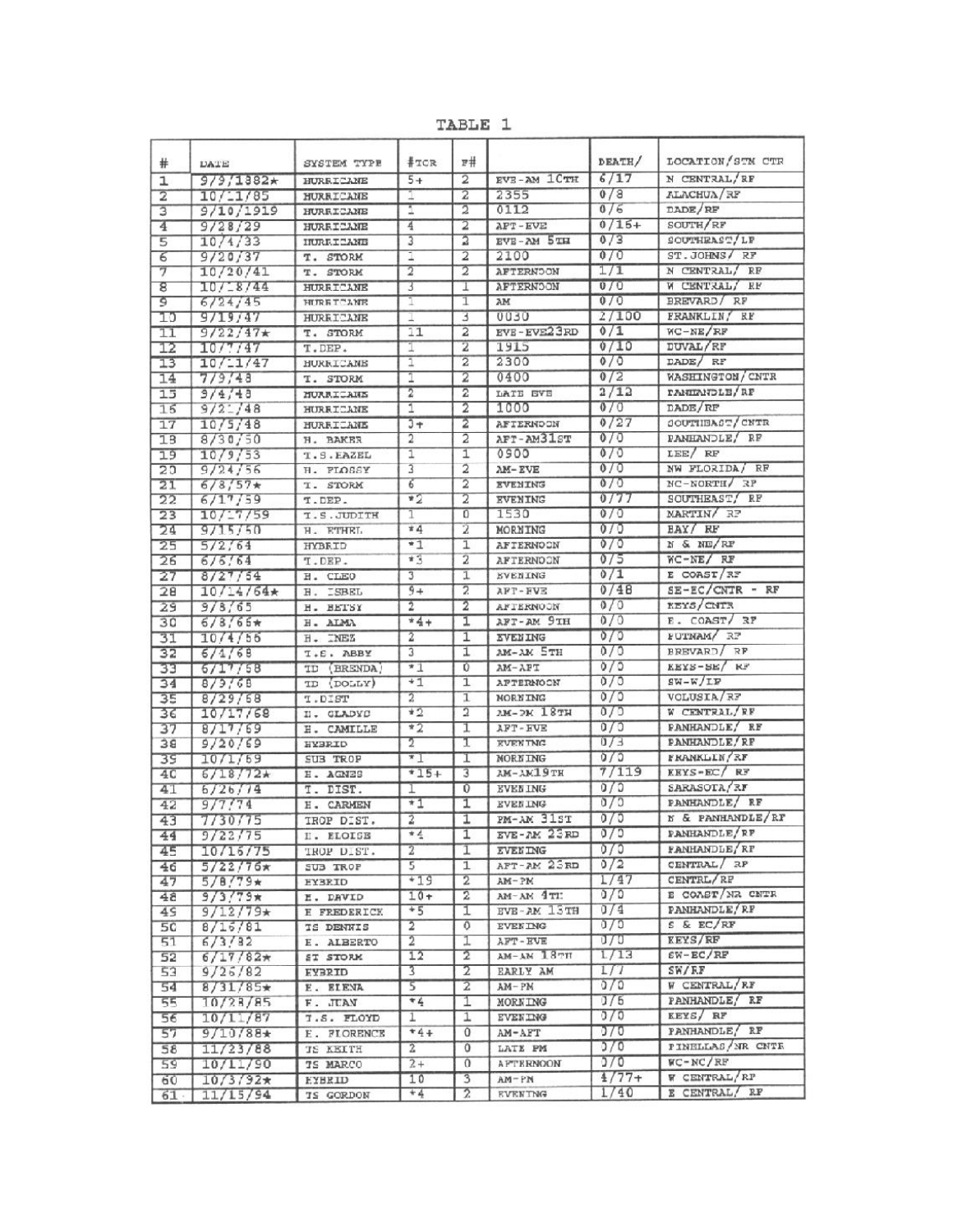| $\#$             | date      | system type | #tor                    | f#               | time (est)  | death/injuries | location/stm ctr<br>relative |
|------------------|-----------|-------------|-------------------------|------------------|-------------|----------------|------------------------------|
| $\mathbf{1}$     | 9/9/1882  | hurricane   | $5+$                    | $\overline{2}$   | eve-am 10th | 6/17           | n central/rf                 |
| $\overline{2}$   | 10/11/85  | hurricane   | $\mathbf{1}$            | $\overline{2}$   | 2355        | 0/8            | alachua/rf                   |
| 3                | 9/10/1919 | hurricane   | $\mathbf{1}$            | $\mathbf{2}$     | 0112        | 0/6            | dade/rf                      |
| $\boldsymbol{4}$ | 9/28/29   | hurricane   | $\overline{\mathbf{4}}$ | $\boldsymbol{2}$ | aft-eve     | $0/16+$        | south/rf                     |
| 5                | 10/4/33   | hurricane   | $\overline{\mathbf{3}}$ | $\overline{2}$   | eve-am 5th  | 0/3            | southeast/lf                 |
| 6                | 9/20/37   | t. storm    | $\mathbf{1}$            | $\boldsymbol{2}$ | 2100        | 0/0            | st.johns/rf                  |
| 7                | 10/20/41  | t. storm    | $\overline{2}$          | $\overline{2}$   | afternoon   | 1/1            | n central/rf                 |
| 8                | 10/18/44  | hurricane   | $\overline{\mathbf{3}}$ | $\mathbf{1}$     | afternoon   | 0/0            | w central/rf                 |
| $\boldsymbol{9}$ | 6/24/45   | hurricane   | $\mathbf{1}$            | $\mathbf{1}$     | am          | 0/0            | brevard/rf                   |
| 10               | 9/19/47   | hurricane   | $\mathbf{1}$            | 3                | 0030        | 2/100          | franklin/rf                  |
| 11               | 9/22/47   | t. storm    | 11                      | $\overline{2}$   | eve-eve23rd | 0/1            | wc-ne/rf                     |
| 12               | 10/7/47   | t.dep.      | $\mathbf{1}$            | $\boldsymbol{2}$ | 1915        | 0/10           | duval/rf                     |
| 13               | 10/11/47  | hurricane   | $\mathbf{1}$            | $\boldsymbol{2}$ | 2300        | 0/0            | dade/rf                      |
| 14               | 7/9/48    | t. storm    | $\mathbf{1}$            | $\overline{2}$   | 0400        | 0/2            | washington/cntr              |
| 15               | 9/4/48    | hurricane   | $\boldsymbol{2}$        | $\boldsymbol{2}$ | late eve    | 2/12           | panhandle/rf                 |
| 16               | 9/21/48   | hurricane   | $\mathbf{1}$            | $\boldsymbol{2}$ | 1000        | 0/0            | dade/rf                      |
| 17               | 10/5/48   | hurricane   | $3+$                    | $\overline{2}$   | afternoon   | 0/27           | southeast/cntr               |
| 18               | 8/30/50   | h. baker    | $\boldsymbol{2}$        | $\boldsymbol{2}$ | aft-am31st  | 0/0            | panhandle/rf                 |
| 19               | 10/9/53   | t.s.hazel   | 1                       | $\mathbf{1}$     | 0900        | 0/0            | lee/rf                       |
| 20               | 9/24/56   | h. flossy   | $\overline{\mathbf{3}}$ | $\overline{2}$   | am-eve      | 0/0            | nw florida/rf                |
| 21               | 6/8/57    | t. storm    | 6                       | $\boldsymbol{2}$ | evening     | 0/0            | nc-north/rf                  |
| 22               | 6/17/59   | t.dep.      | $*2$                    | $\overline{2}$   | evening     | 0/77           | southeast/rf                 |
| 23               | 10/17/59  | t.s.judith  | $\mathbf{1}$            | $\bf{0}$         | 1530        | 0/0            | martin/rf                    |
| 24               | 9/15/60   | h. ethel    | $*4$                    | $\overline{2}$   | morning     | 0/0            | bay/rf                       |
| 25               | 5/2/64    | hybrid      | $*1$                    | $\mathbf{1}$     | afternoon   | 0/0            | n ≠/rf                       |
| 26               | 6/6/64    | t.dep.      | $*3$                    | $\overline{2}$   | afternoon   | 0/5            | wc-ne/rf                     |

# **APPENDIX: TABLE 2 (same as Table 1 except through 1996)**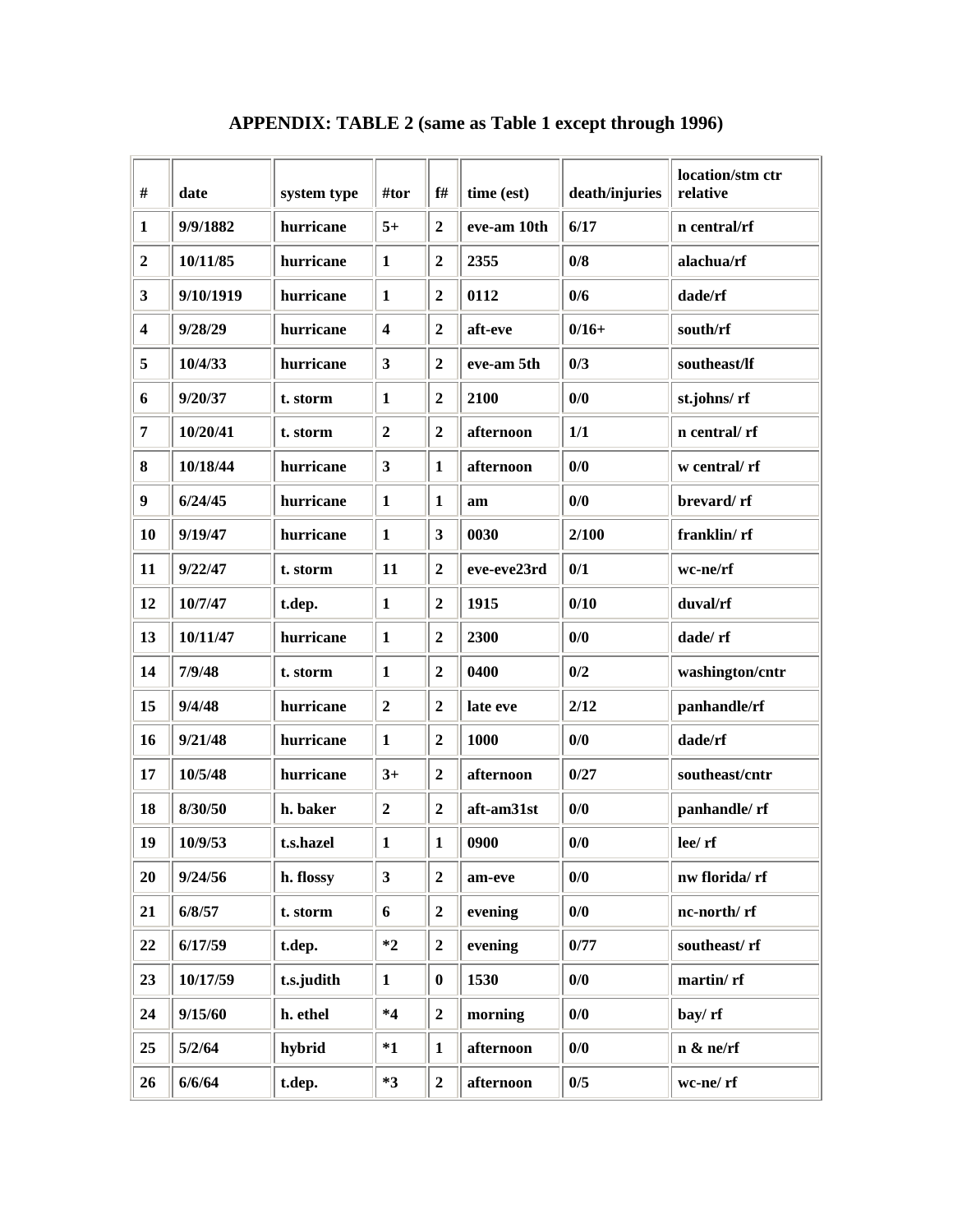| 27 | 8/27/64  | h. cleo     | $\overline{\mathbf{3}}$ | $\mathbf{1}$     | evening     | 0/1   | e coast/rf       |
|----|----------|-------------|-------------------------|------------------|-------------|-------|------------------|
| 28 | 10/14/64 | h. isbel    | $9+$                    | $\overline{2}$   | aft-eve     | 0/48  | se-ec/cntr - rf  |
| 29 | 9/8/65   | h. betsy    | $\overline{2}$          | $\overline{2}$   | afternoon   | 0/0   | keys/cntr        |
| 30 | 6/8/66   | h. alma     | $*4+$                   | 1                | aft-am 9th  | 0/0   | e. coast/rf      |
| 31 | 10/4/66  | h. inez     | $\boldsymbol{2}$        | $\mathbf{1}$     | evening     | 0/0   | putnam/rf        |
| 32 | 6/4/68   | t.s. abby   | 3 <sup>1</sup>          | $\mathbf{1}$     | am-am 5th   | 0/0   | brevard/rf       |
| 33 | 6/17/68  | td (brenda) | $*1$                    | $\bf{0}$         | am-aft      | 0/0   | keys-se/rf       |
| 34 | 8/9/68   | td (dolly)  | $*1$                    | $\mathbf{1}$     | afternoon   | 0/0   | sw-w/lf          |
| 35 | 8/29/68  | t.dist      | $\overline{2}$          | $\mathbf{1}$     | morning     | 0/0   | volusia/rf       |
| 36 | 10/17/68 | h. gladys   | $*2$                    | $\overline{2}$   | am-pm 18th  | 0/0   | w central/rf     |
| 37 | 8/17/69  | h. camille  | $*2$                    | $\mathbf{1}$     | aft-eve     | 0/0   | panhandle/rf     |
| 38 | 9/20/69  | hybrid      | $\overline{2}$          | $\mathbf{1}$     | evening     | 0/3   | panhandle/rf     |
| 39 | 10/1/69  | sub trop    | $*1$                    | $\mathbf{1}$     | morning     | 0/0   | franklin/rf      |
| 40 | 6/18/72  | h. agnes    | $*15+$                  | $\mathbf{3}$     | am-am19th   | 7/119 | keys-ec/rf       |
| 41 | 6/26/74  | t. dist.    | $\mathbf{1}$            | $\bf{0}$         | evening     | 0/0   | sarasota/rf      |
| 42 | 9/7/74   | h. carmen   | $*1$                    | $\mathbf{1}$     | evening     | 0/0   | panhandle/rf     |
| 43 | 7/30/75  | trop dist.  | $\overline{2}$          | $\mathbf{1}$     | pm-am 31st  | 0/0   | n & panhandle/rf |
| 44 | 9/22/75  | h. eloise   | $*4$                    | $\mathbf{1}$     | eve-am 23rd | 0/0   | panhandle/rf     |
| 45 | 10/16/75 | trop dist.  | $\boldsymbol{2}$        | $\mathbf{1}$     | evening     | 0/0   | panhandle/rf     |
| 46 | 5/22/76  | sub trop    | 5                       | $\mathbf{1}$     | aft-am 23rd | 0/2   | central/rf       |
| 47 | 5/8/79   | hybrid      | *19                     | $\boldsymbol{2}$ | am-pm       | 1/47  | centrl/rf        |
| 48 | 9/3/79   | h. david    | $10+$                   | $\overline{2}$   | am-am 4th   | 0/0   | e coast/nr cntr  |
| 49 | 9/12/79  | h frederick | $*5$                    | $\mathbf{1}$     | eve-am 13th | 0/4   | panhandle/rf     |
| 50 | 8/16/81  | ts dennis   | $\overline{2}$          | $\bf{0}$         | evening     | 0/0   | s & ec/rf        |
| 51 | 6/3/82   | h. alberto  | $\mathbf{2}$            | $\mathbf{1}$     | aft-eve     | 0/0   | keys/rf          |
| 52 | 6/17/82  | st storm    | 12                      | $\boldsymbol{2}$ | am-am 18th  | 1/13  | sw-ec/rf         |
| 53 | 9/26/82  | hybrid      | 3 <sup>1</sup>          | $\overline{2}$   | early am    | 1/7   | sw/rf            |
| 54 | 8/31/85  | h. elena    | 5                       | $\overline{2}$   | am-pm       | 0/0   | w central/rf     |
| 55 | 10/28/85 | h. juan     | $*4$                    | $\mathbf{1}$     | morning     | 0/6   | panhandle/rf     |